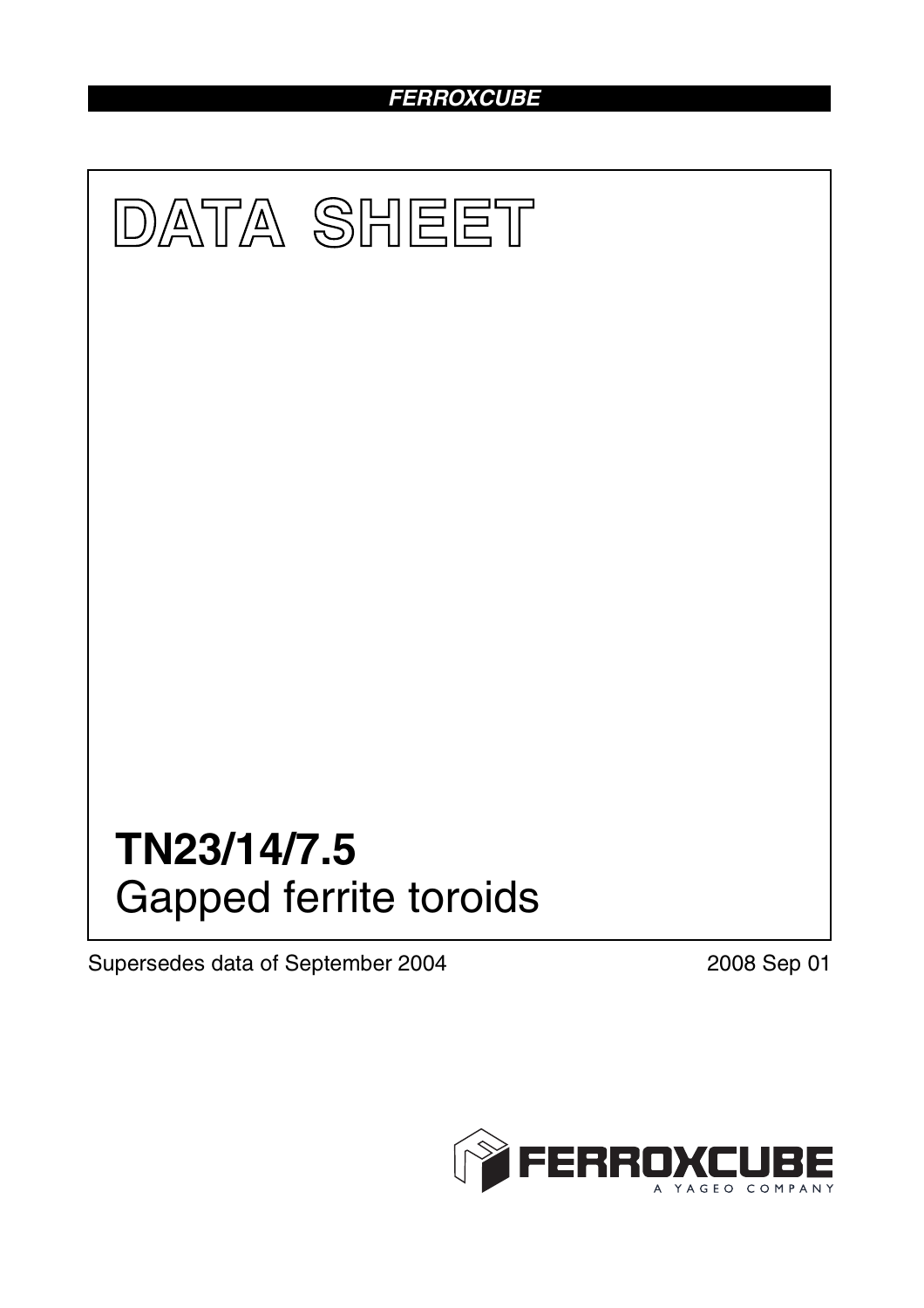# Gapped ferrite toroids TN23/14/7.5

#### **RING CORES (TOROIDS)**

#### **Effective core parameters**

| <b>SYMBOL</b>           | <b>PARAMETER</b> | <b>VALUE</b>  | <b>UNIT</b>     |
|-------------------------|------------------|---------------|-----------------|
| $\Sigma(I/A)$           | core factor (C1) | 1.69          | $mm-1$          |
| $V_{e}$                 | effective volume | 1845          | mm <sup>3</sup> |
| $\mathsf{I}_\mathsf{e}$ | effective length | 55.8          | mm              |
|                         | effective area   | 33.1          | mm <sup>2</sup> |
| m                       | mass of core     | $\approx 9.0$ | g               |

#### **Coating**

The cores are coated with polyamide 11 (PA11), flame retardant in accordance with *"UL 94V-2"*; UL file number E 45228 (M).

The colour is white.

Maximum operating temperature is 160 °C.

#### **Isolation voltage**

DC isolation voltage: 2000 V. Contacts are applied on the edge of the ring core, which is also the critical point for the winding operation.

#### **Ring core data**



| <b>GRADE</b>     | $A_L^{(1)}$<br>(nH) | μe            | <b>TYPE NUMBER</b> |
|------------------|---------------------|---------------|--------------------|
| 3C <sub>20</sub> | $65 \pm 15\%$       | $\approx 90$  | TN23/7.5-3C20-A65  |
|                  | $90 \pm 15\%$       | $\approx$ 125 | TN23/7.5-3C20-A90  |
|                  | $106 \pm 15\%$      | $\approx$ 147 | TN23/7.5-3C20-A106 |
|                  | $115 \pm 15\%$      | $\approx$ 160 | TN23/7.5-3C20-A115 |
|                  | $124 \pm 15%$       | $\approx$ 173 | TN23/7.5-3C20-A124 |

#### **Note**

1. Winding equally distributed over the circumference.

#### **Properties of cores under power conditions**

|                  | B (mT) at                                        | CORE LOSS (W) at                                 |                                                 |  |
|------------------|--------------------------------------------------|--------------------------------------------------|-------------------------------------------------|--|
| <b>GRADE</b>     | $H = 1200$ A/m;<br>$f = 10$ kHz;<br>$T = 100 °C$ | $f = 100$ kHz;<br>$B = 100 mT$ ;<br>$T = 100 °C$ | $f = 100$ kHz;<br>$B = 200$ mT;<br>$T = 100 °C$ |  |
| 3C <sub>20</sub> | ~100                                             | $\leq 0.16$                                      | $\leq 1.1$                                      |  |